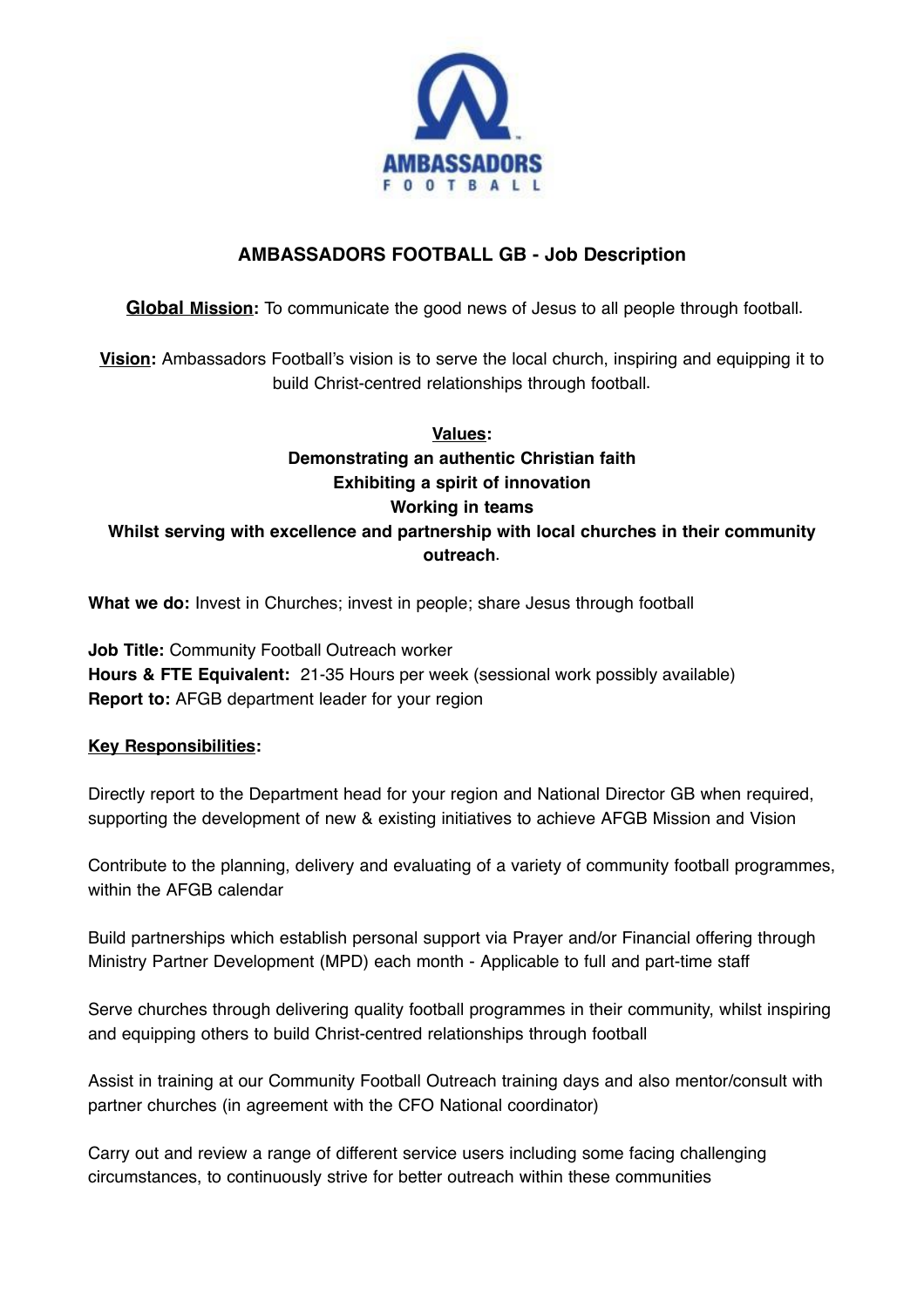Coordinate the delivery and development of the Programmes currently operating in the location in which they are based. (Liaising with schools, organising socials & tournaments, conducting scoping exercises to replicate the project elsewhere)

To manage Ambassadors Football volunteers & interns involved with their projects through weekly catch-ups, monthly 1-2-1, and on the job training where required

### **Duties:**

Oversee the delivery of quality coaching and mentoring to participants in the community football outreach programmes.

Represent Ambassadors Football at appropriate local events.

Work as part of a team ensuring best practice at all times.

Support Ambassadors Football's Christian mission and values.

Be aware of and act in accordance with Ambassadors Football's best practice, policies & procedures.

Relate to church leaders and community leaders in a positive way to develop our programmes effectively.

Demonstrate Christian values in all aspects of the work.

Assist in any other reasonable way to help Ambassadors fulfill its objectives.

### **Dimensions and limits of authority:**

Individual to be a front line member of Ambassadors Football GB representing scripture beliefs and value.

Will be required to travel and often work outside office hours (events, conferences, etc)